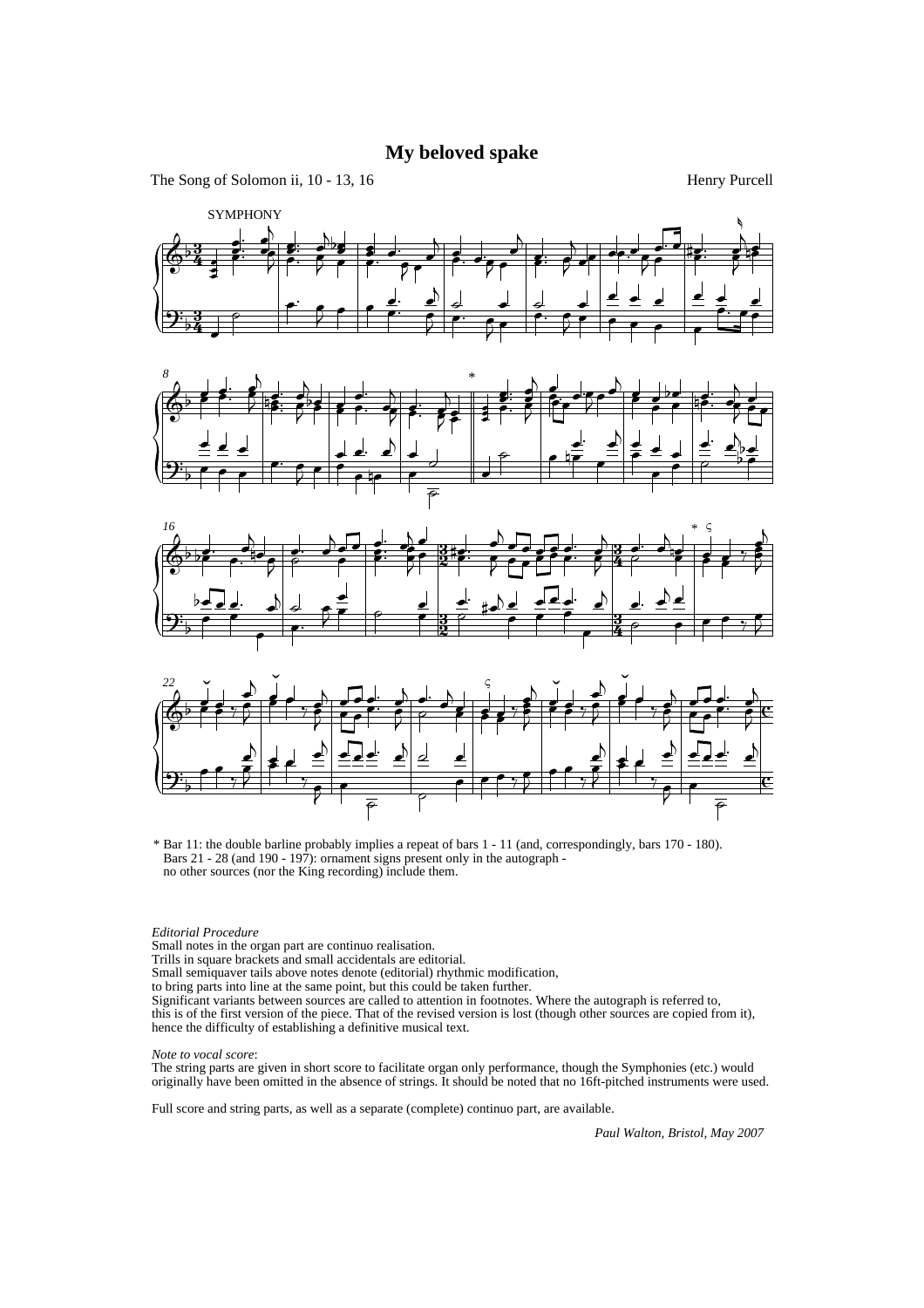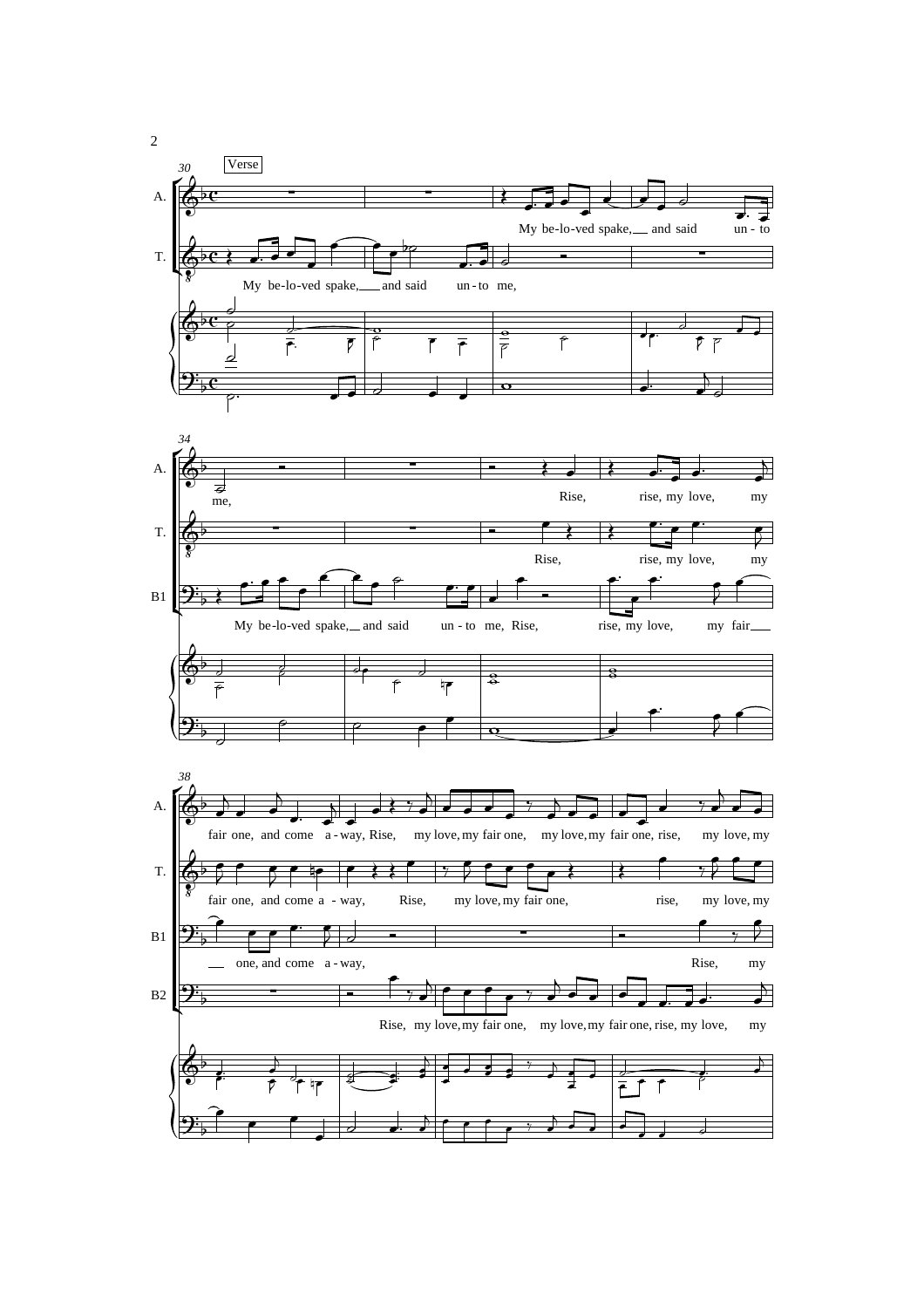





<sup>\*</sup> Bar 50: the tempo marking is in one source, but not the autograph.

The accidentals in this section are inconsistent in the sources - the presence of E naturals (not required by the key signature) could suggest some missing E flats. One source gives a key signature of three flats from bars 50 - 82.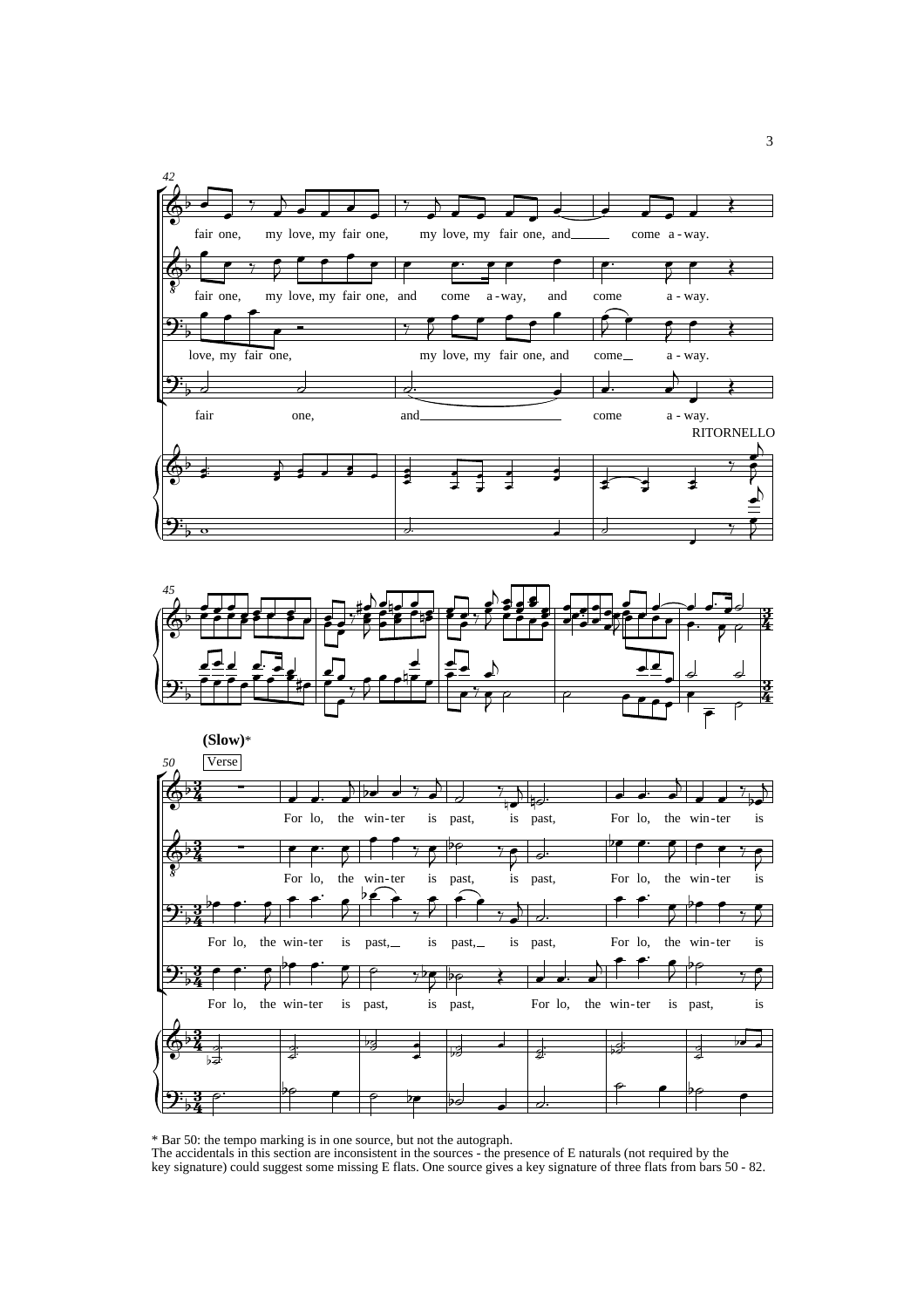



\* Bar 76, beat 3: Violin 1 - D§ (i.e. no accidental) in all sources (the absence of a natural to the E could suggest a flat). Violin 2 -  $D\flat$  in all sources except one (D $\natural$ ).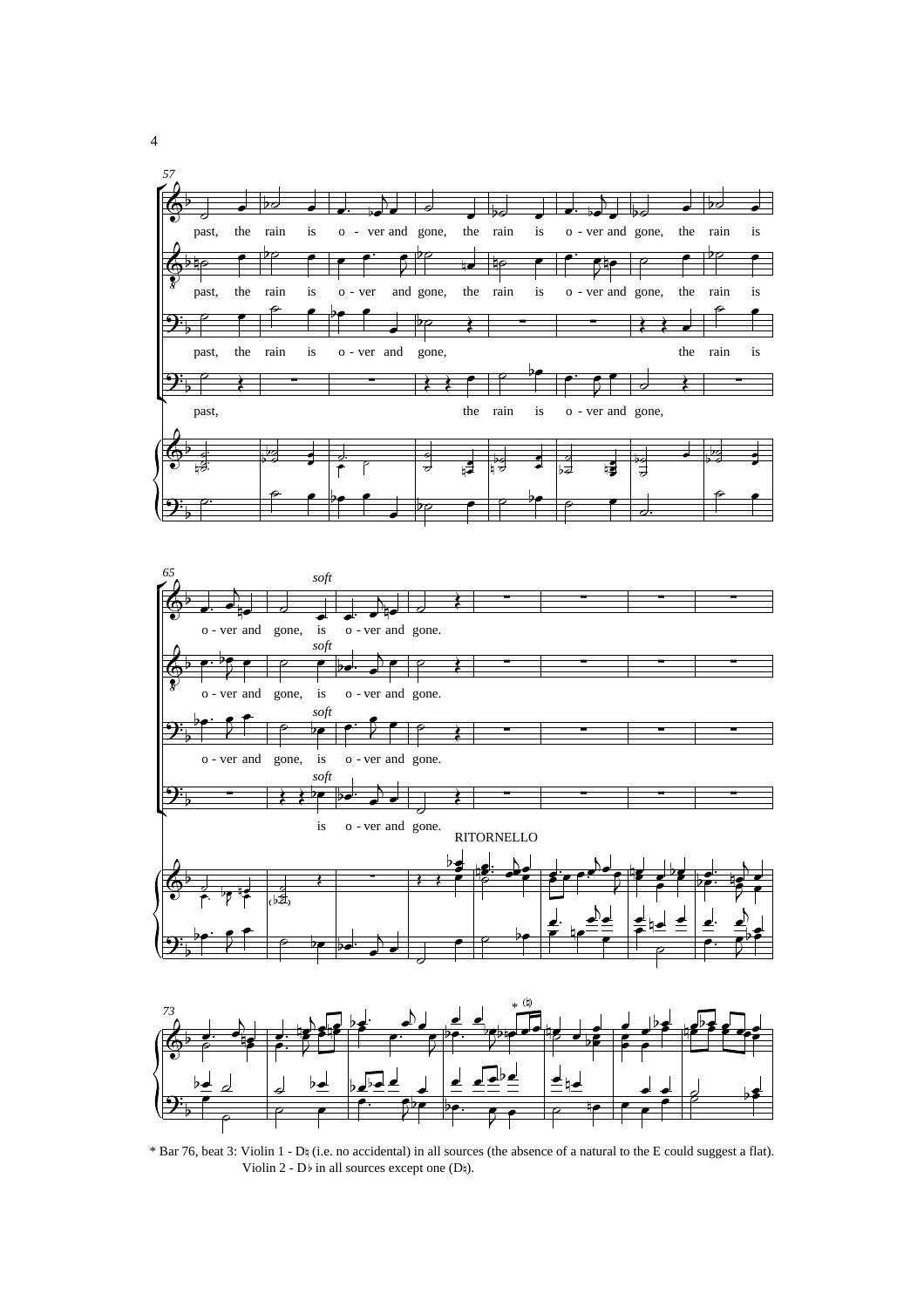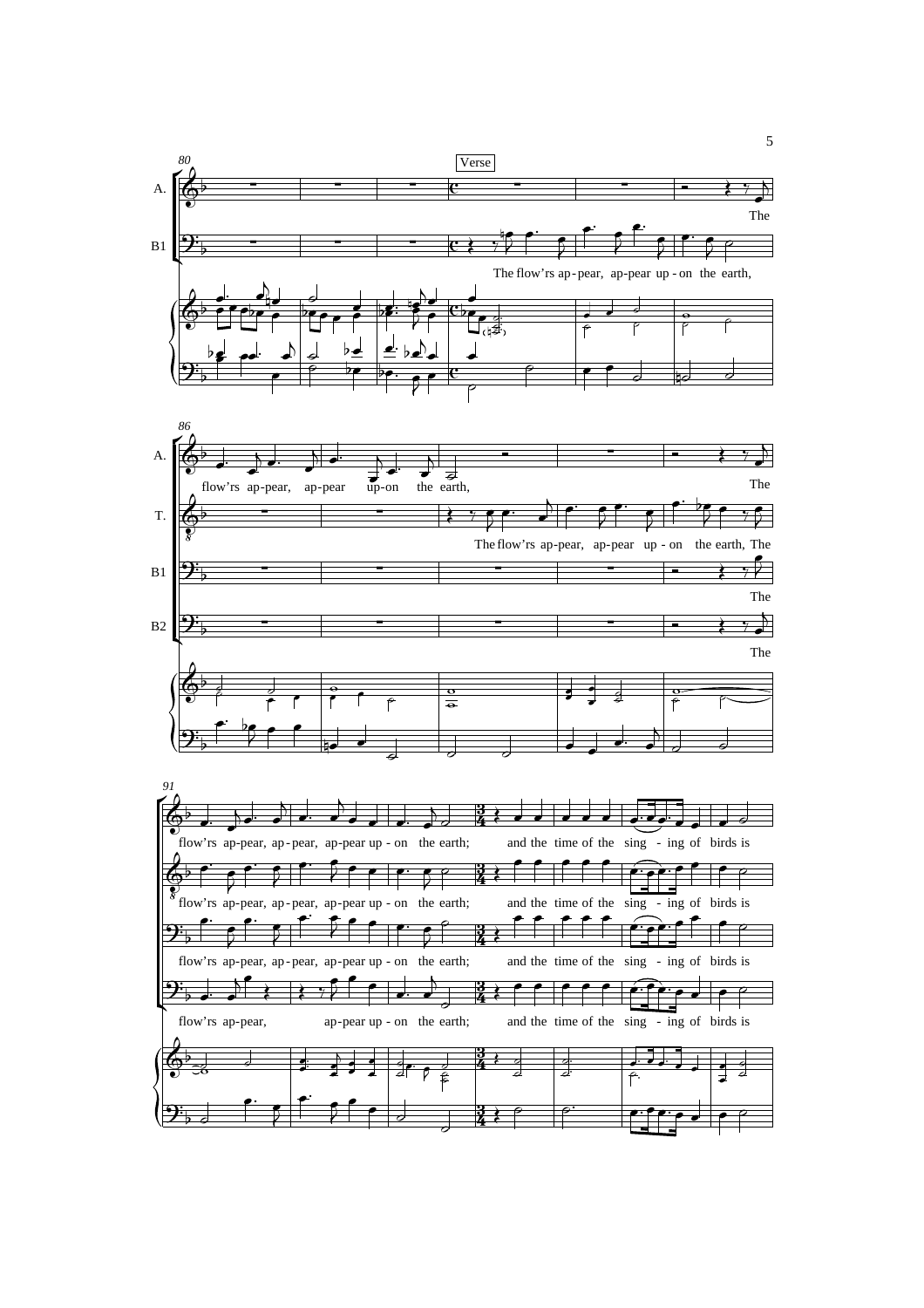

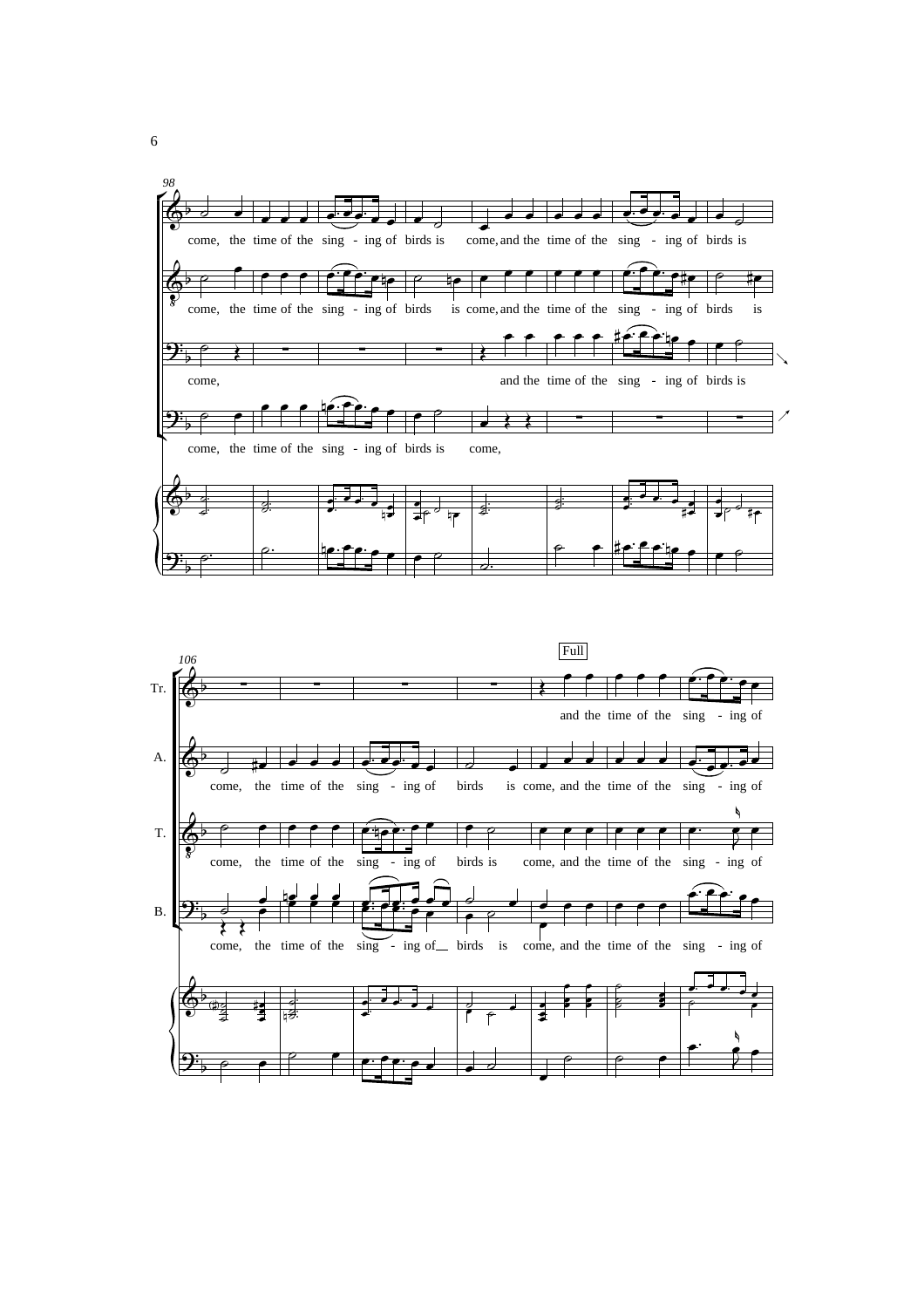

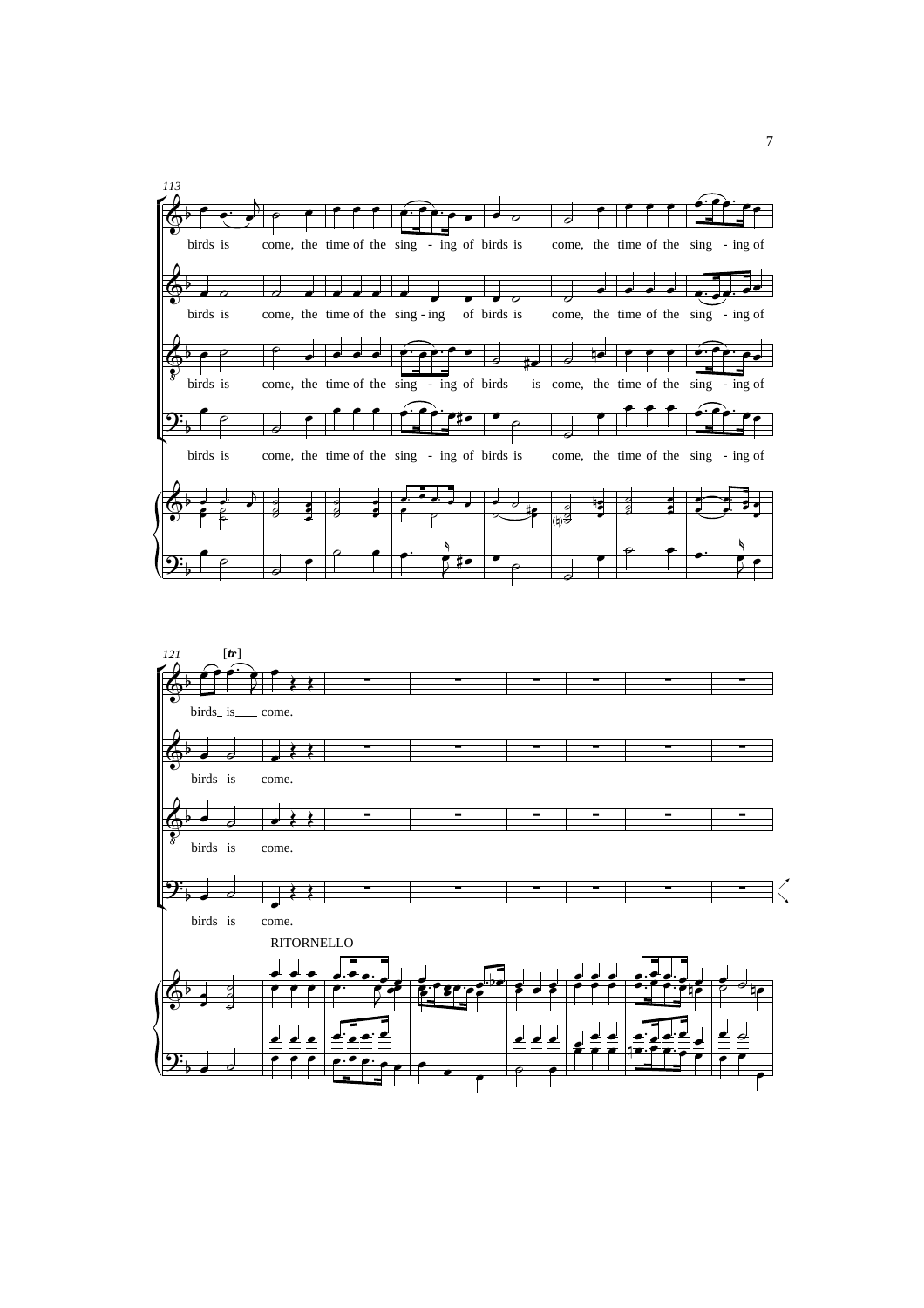

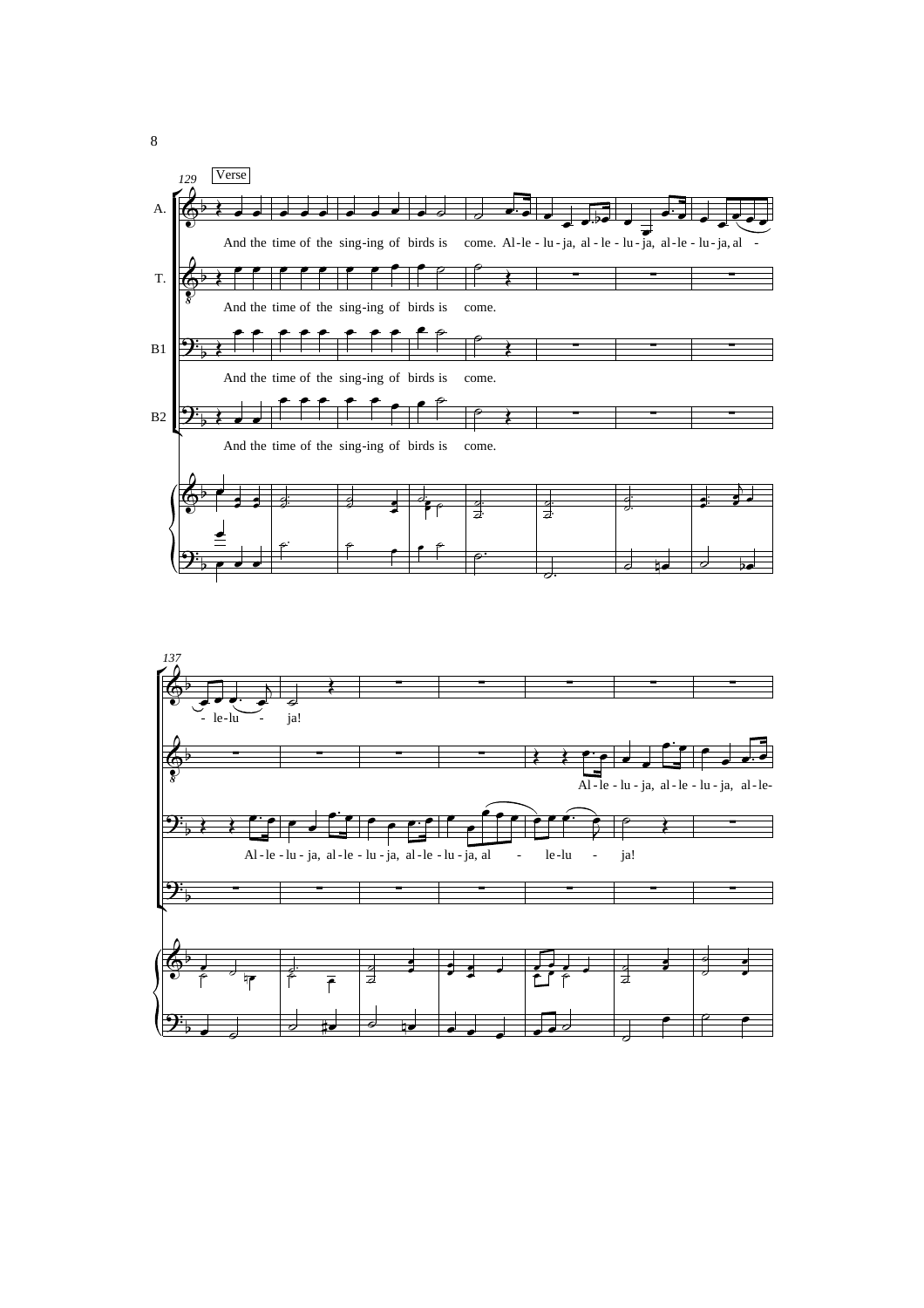



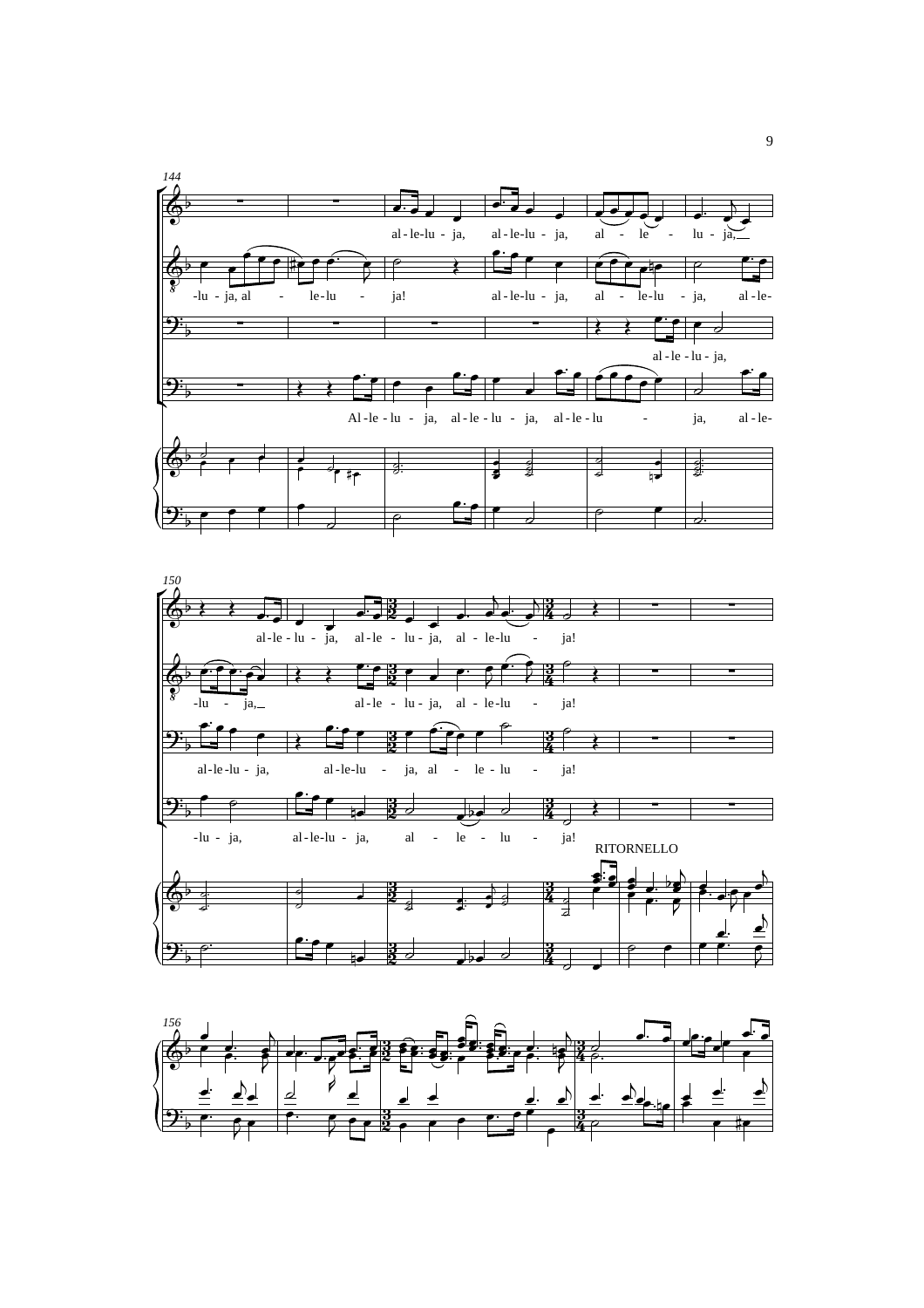

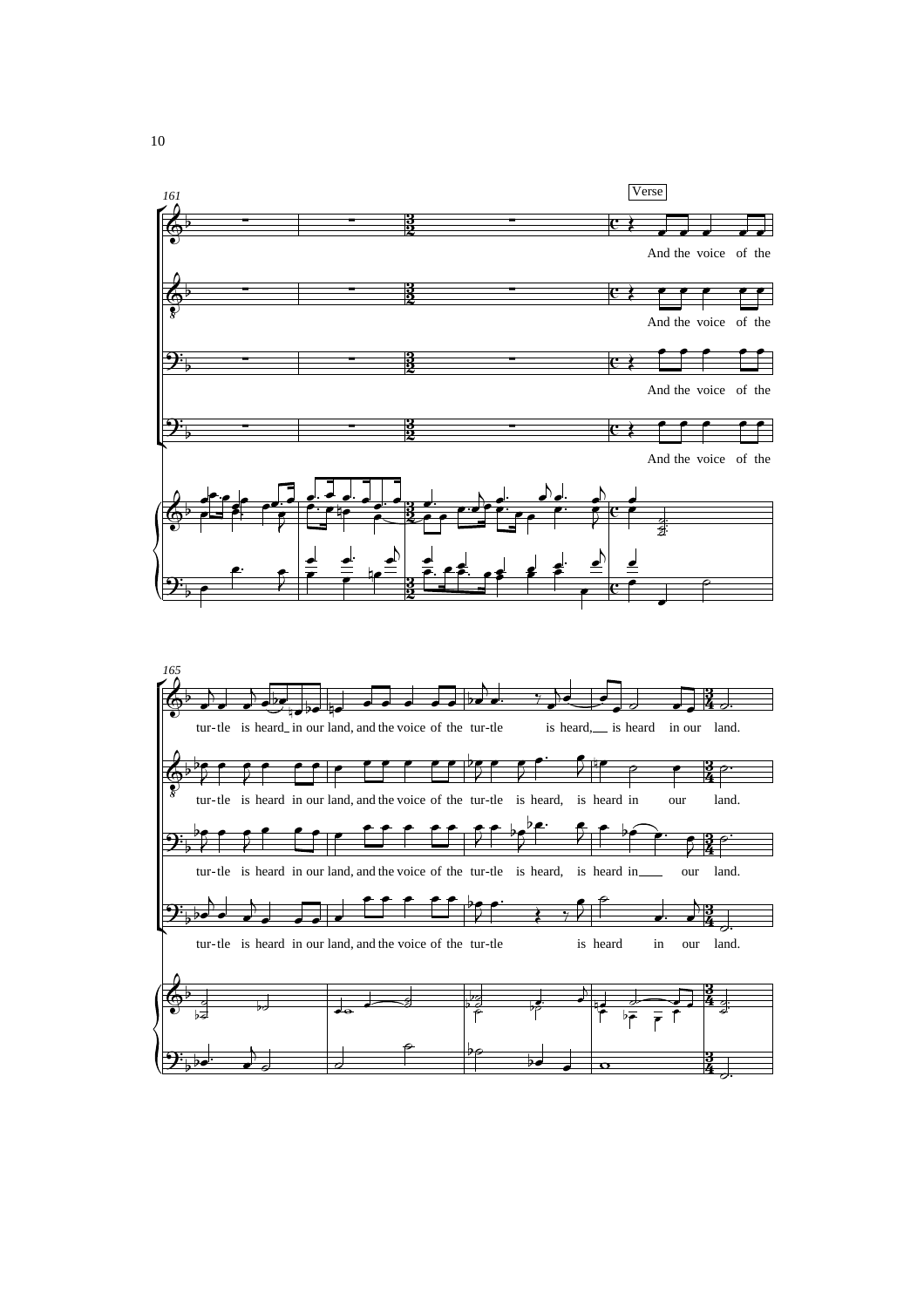

 $9\frac{1}{2}$  and  $\frac{1}{2}$  and  $\frac{1}{2}$  and  $\frac{1}{2}$  and  $\frac{1}{2}$  and  $\frac{1}{2}$  and  $\frac{1}{2}$  and  $\frac{1}{2}$  and  $\frac{1}{2}$  and  $\frac{1}{2}$  and  $\frac{1}{2}$  and  $\frac{1}{2}$  and  $\frac{1}{2}$  and  $\frac{1}{2}$  and  $\frac{1}{2}$  and  $\frac{1}{2}$ 

<u>z</u>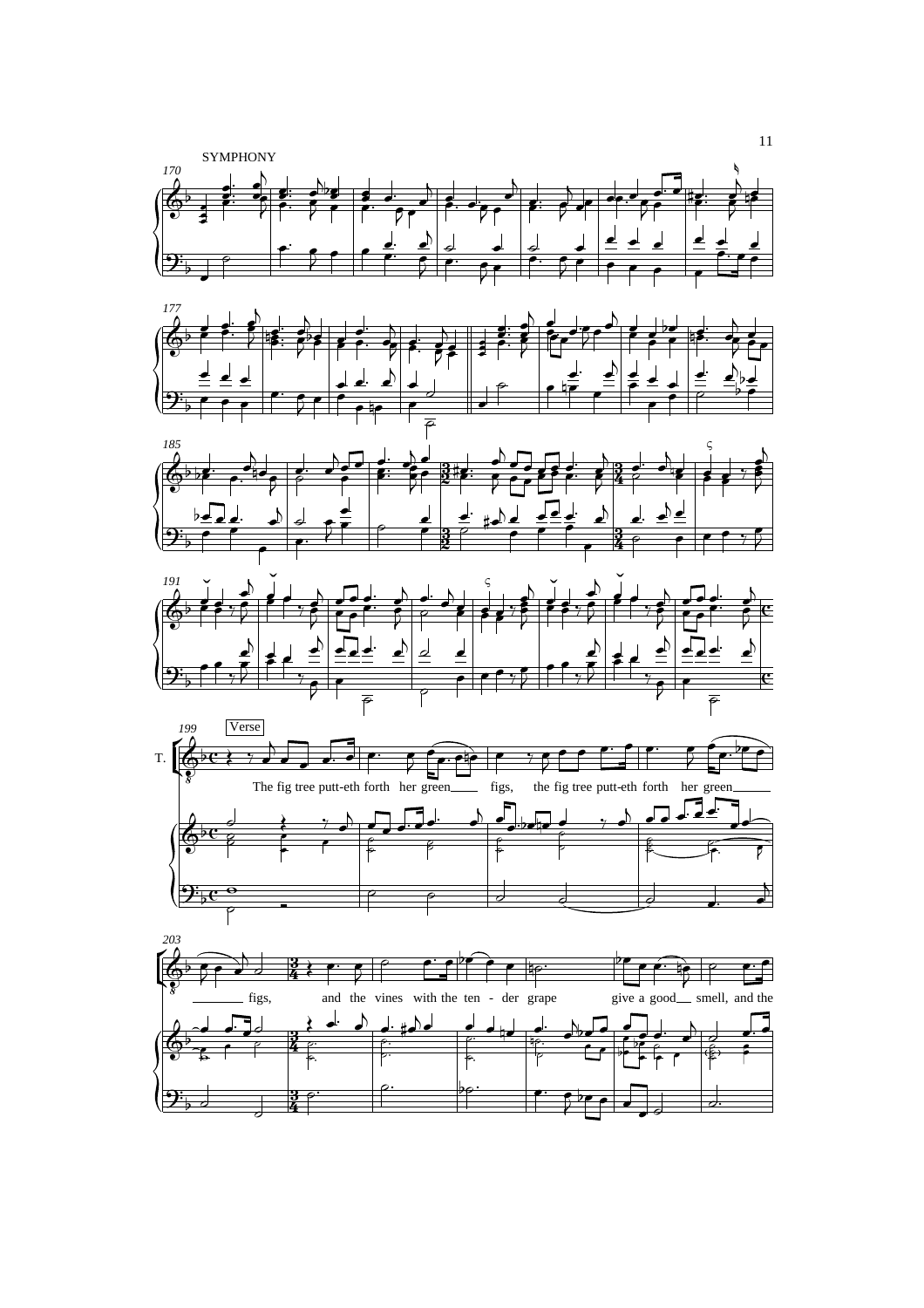



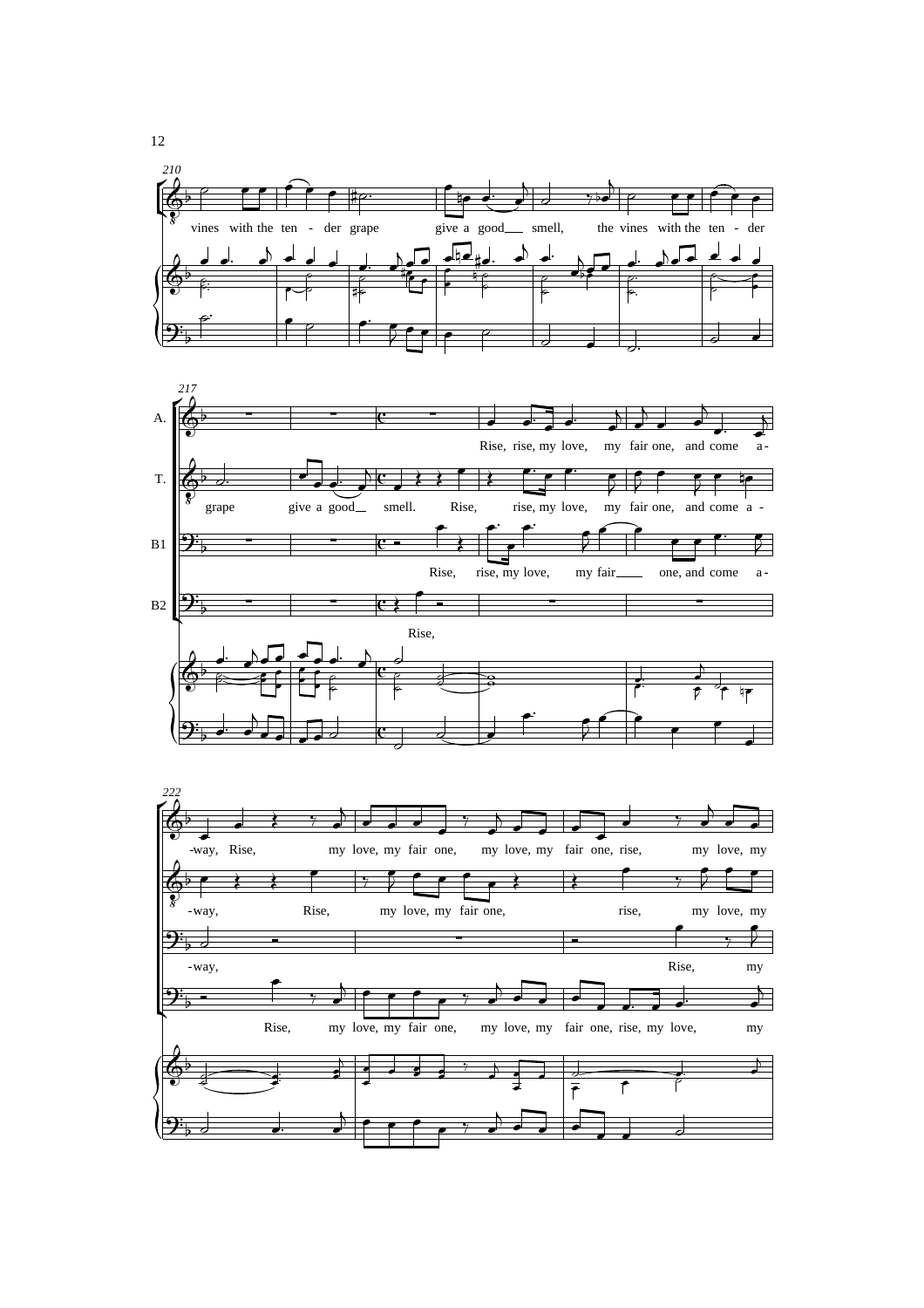





\* Bars 232 - 233: some sources truncate these into one bar, by shortening the minim chord in the strings to a crotchet, the voices entering on the last beat of bar 232.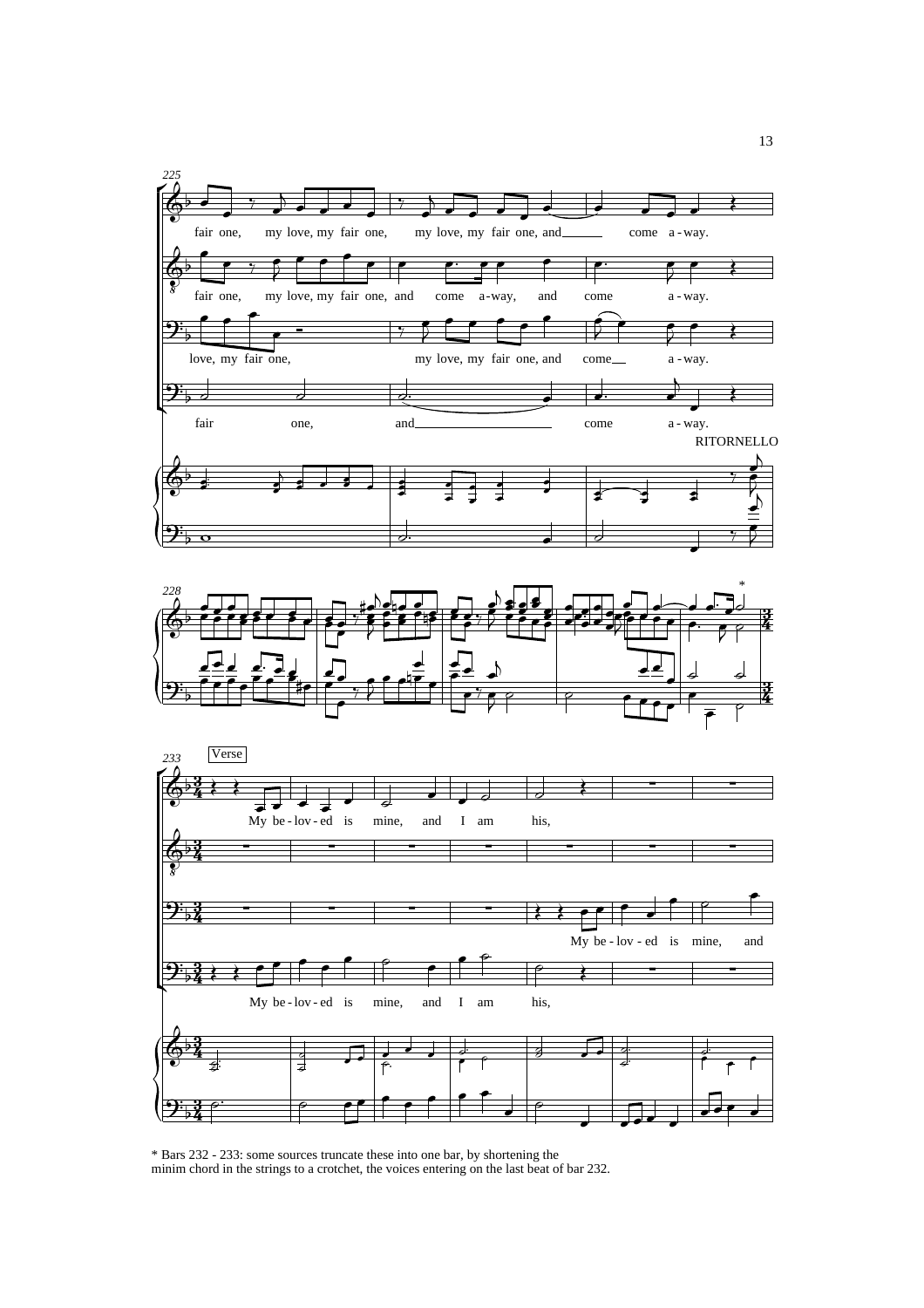

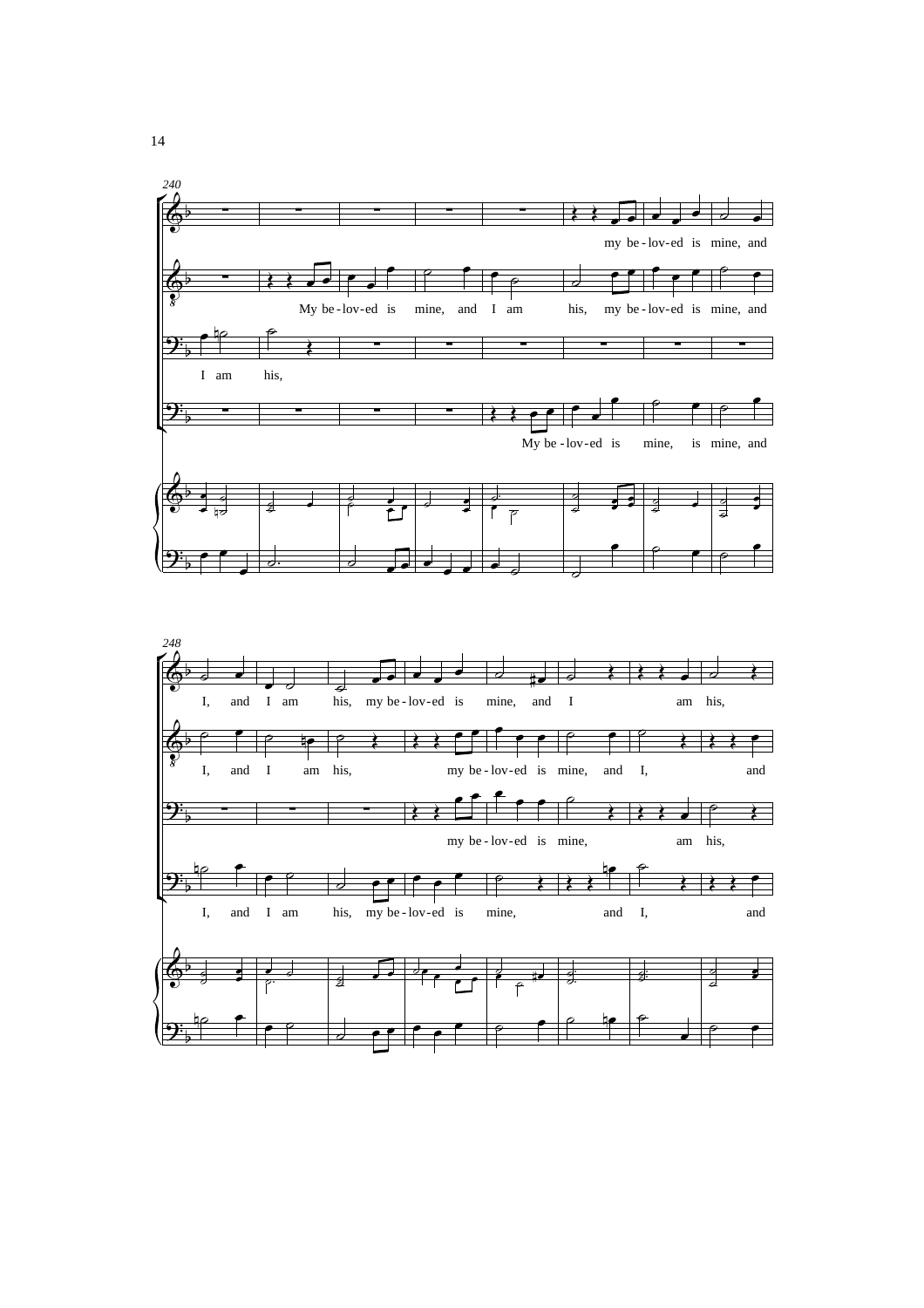



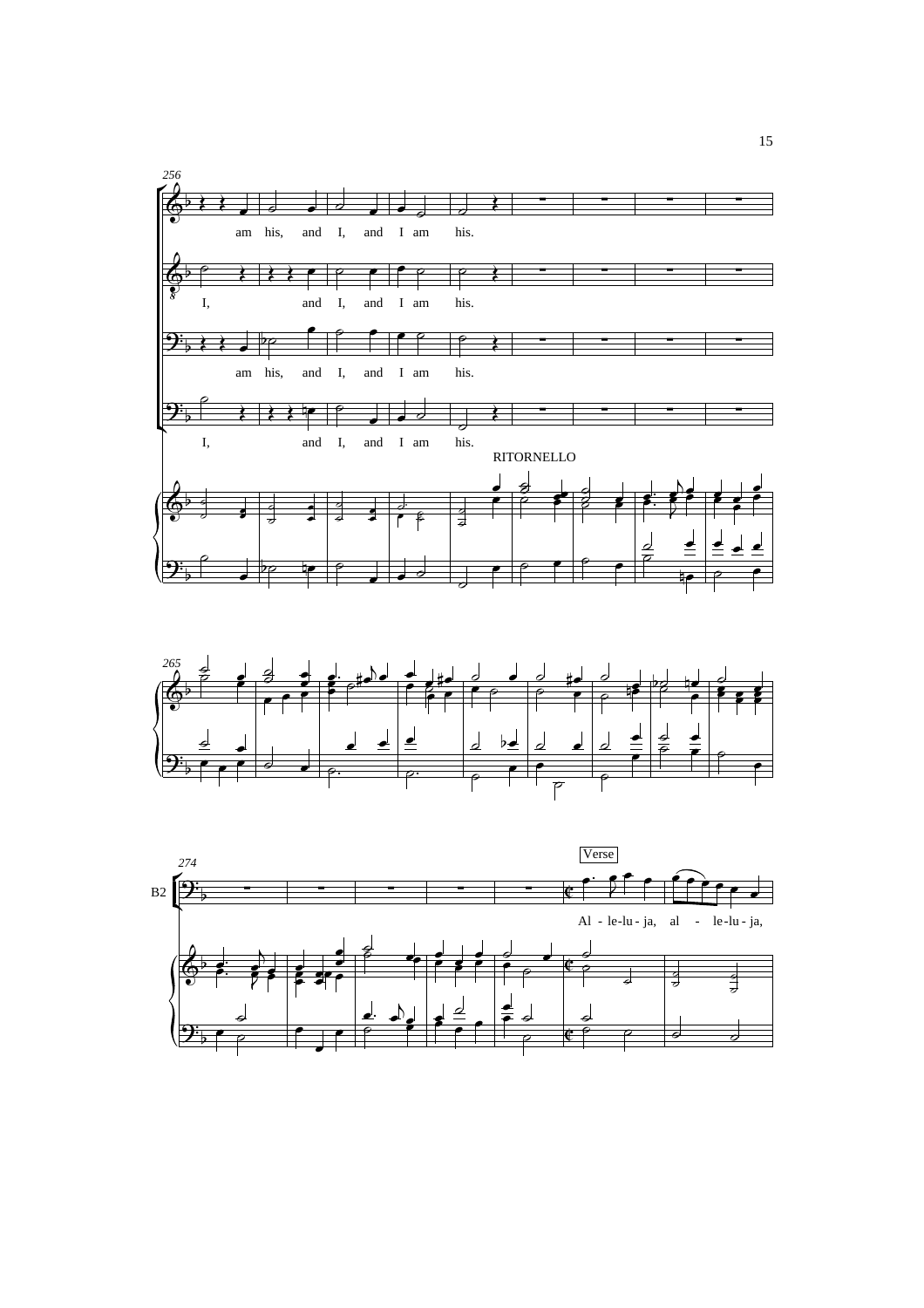

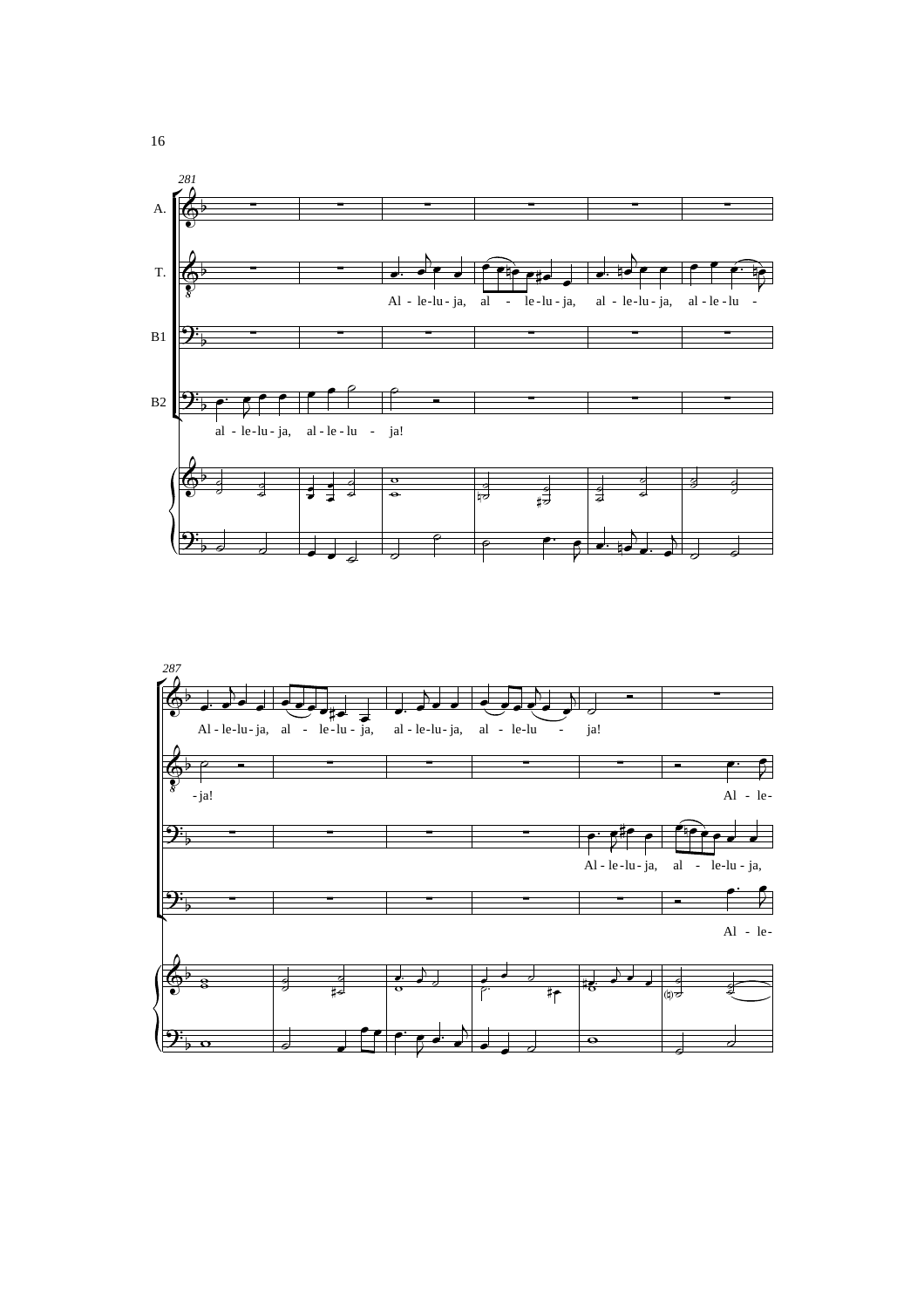



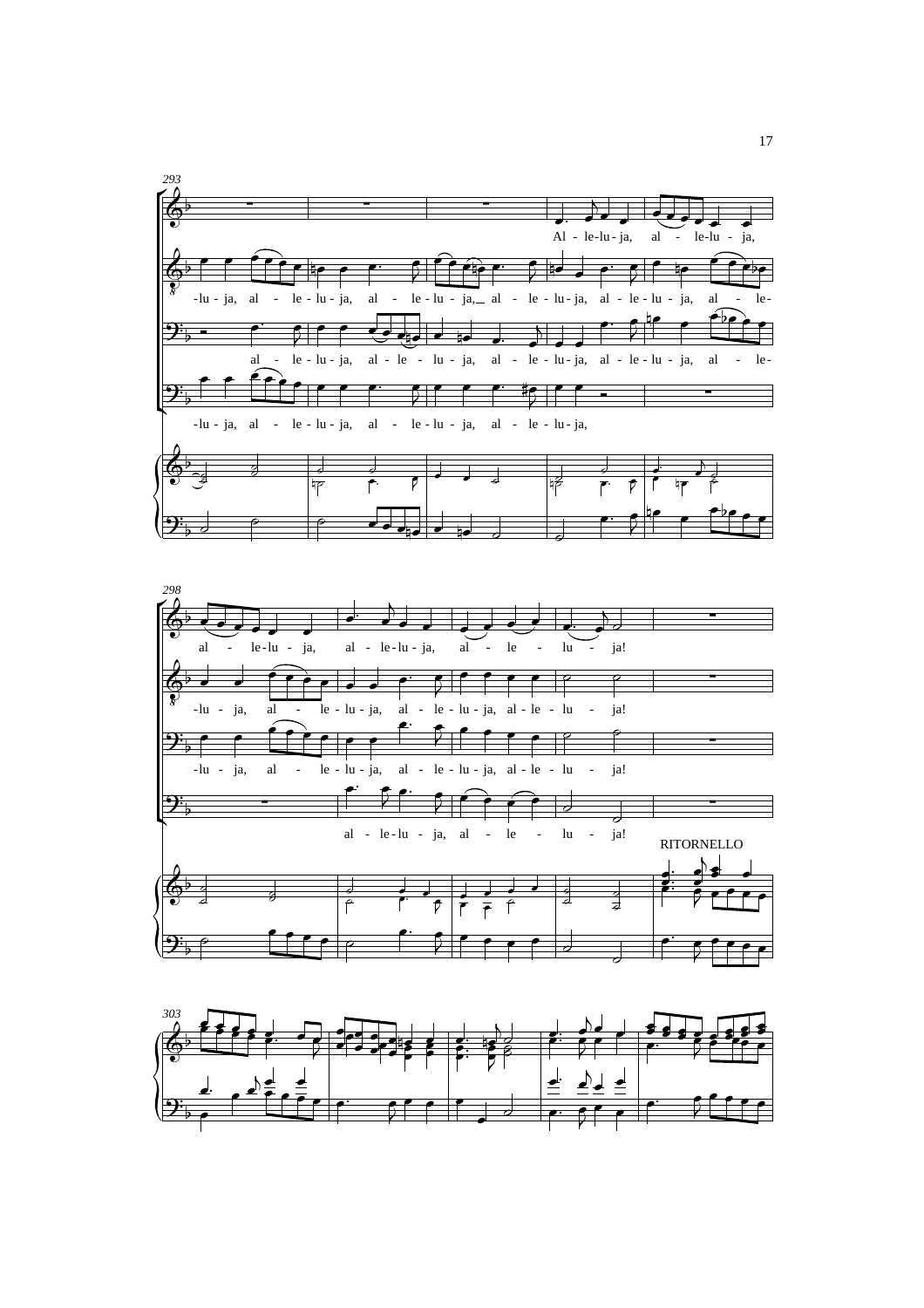